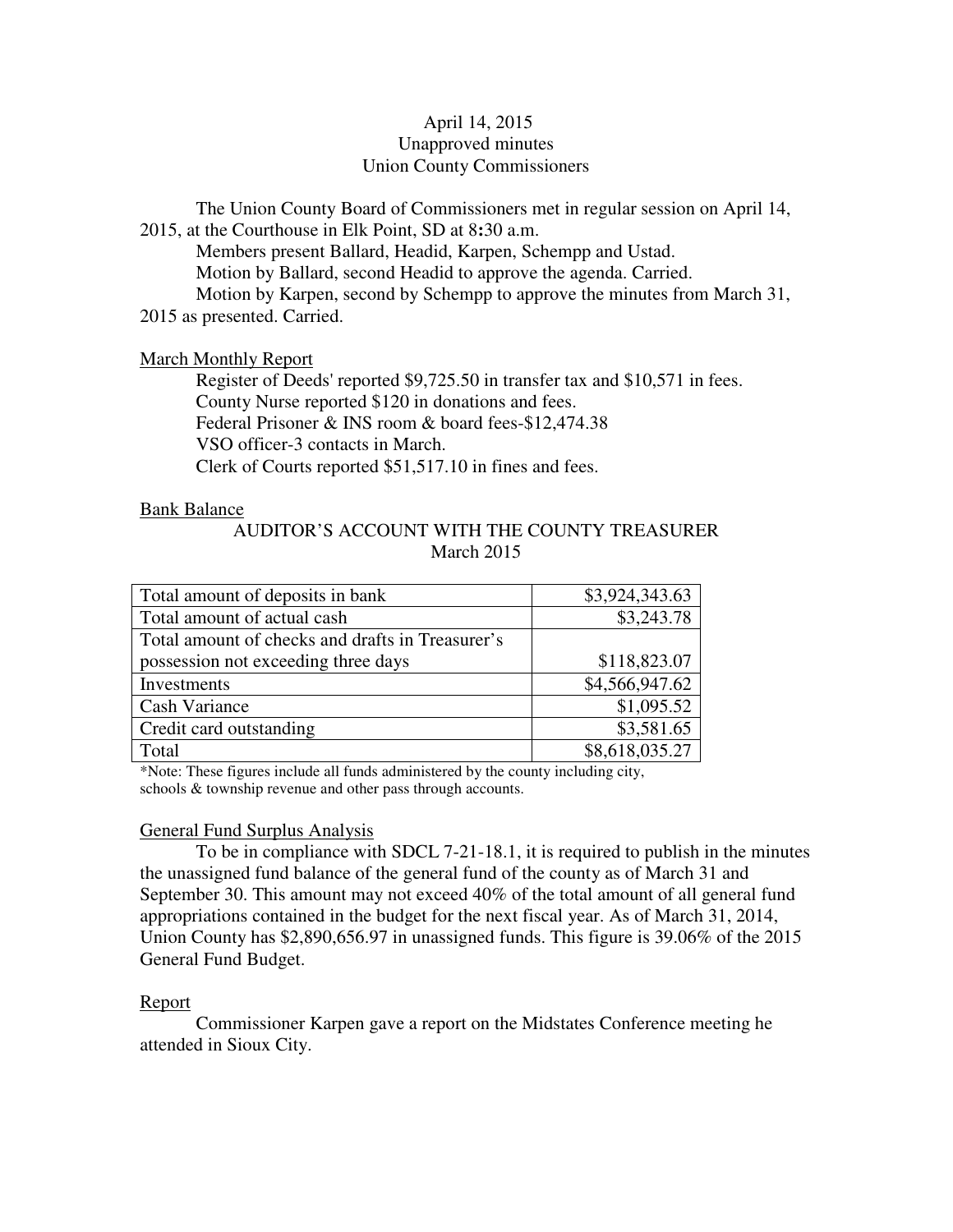## Indigent

 Motion by Karpen, second by Ballard to deny the request for hospital payment for #UCC 2015-01414 and UCC2015-0414B due to lack of application from the county resident. Carried.

#### Recess

Chairman declared a recess at 8:55-9:00.

#### Dept. Head Reports

 Supt. of Public Bldg & Grounds Sexton; DOE Dawn Steckleberg and Zoning Director Henze met with the board for monthly reports.

#### Big Sioux Twp. Roads

 Dale Neely met with the board to discuss speed limit changes in Big Sioux Township. Following discussion, motion by Headid, second by Schempp to approve the speed limits set by Big Sioux Township as follows: 30 mph on South Shay, Tower, Shamrock and Waters; 20 mph in Sandy Mead – Prairie Passage and Tumbleweed Trail. Carried.

#### **Recess**

Chairman declared a recess at 9:27-9:30.

### Highway

PWA Roggow met with the board.

#### Executive Session

 Motion by Karpen, Second by Headid to enter executive session at 9:30 a.m. to discuss legal matters . Carried. Chairman declared the board out of session at 10:14.

#### **Hearing**

 Public hearing was held for the purpose of hearing testimony regarding the denial of a permit for placement of a new entrance on Union County Rd. #23 (North Shore Drive) requested by the Dakota Valley School. The denial for the new entrance was based on specifications of current Union County Ordinance UCC2011-001. The proposed entrance location is 1915' east of the intersection of 484 Ave. & 334th St. (Westshore & Northshore Drive) on the north side of the road.

Supt. Leber asked for the variance stating the need for this is a safety issue.

 Joan Christiansen addressed the board with concerns and requests the board approve the variance.

James Wennblom also spoke in favor of the variance request.

 Motion by Karpen, second by Schempp to table the decision on the variance until April 28, 2015. Motion carried.

#### Highway

 Motion by Karpen, second by Ballard to approve the resignation of Josh Homandberg, effective April 16, 2015. Carried.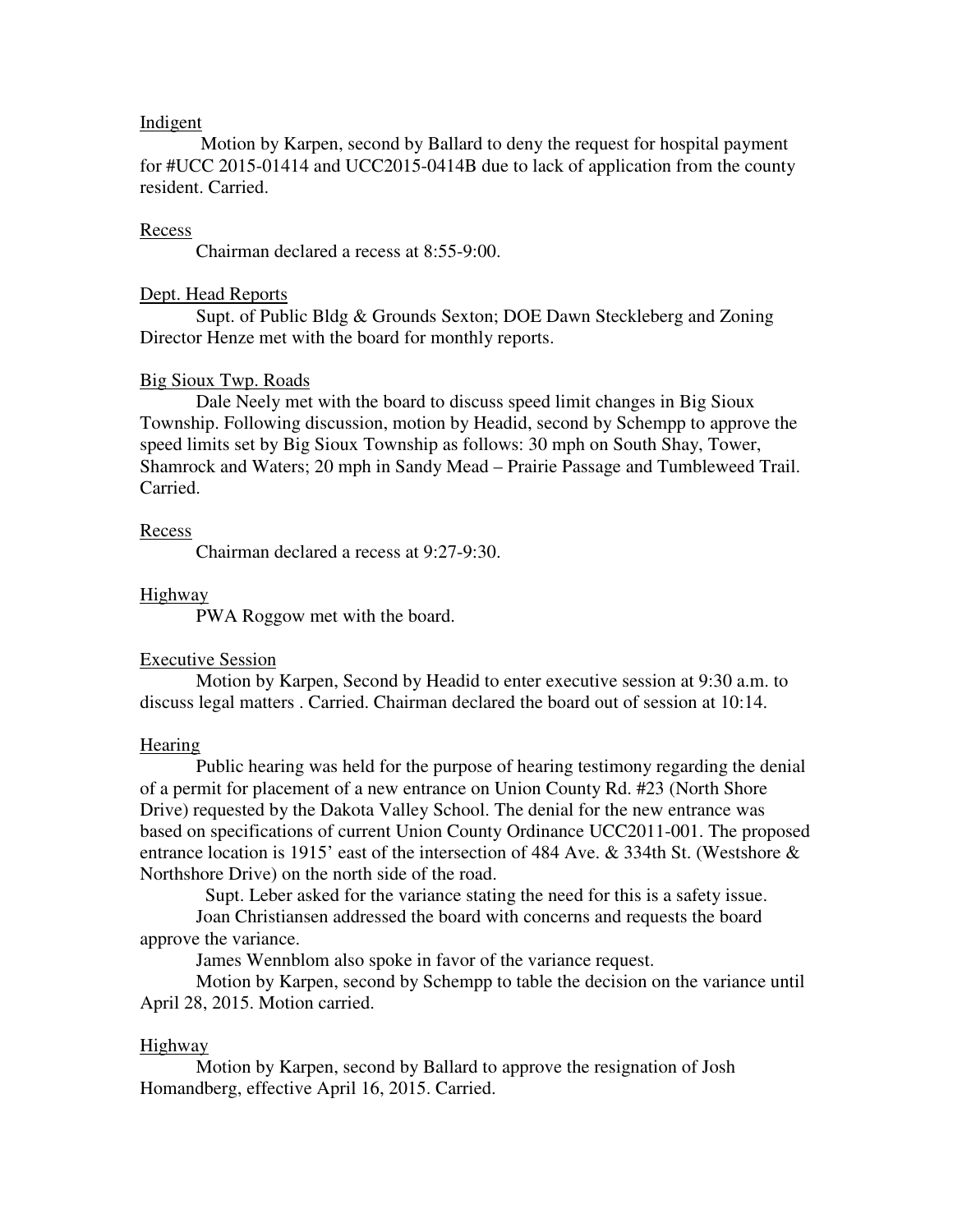Motion by Karpen, second by Headid to approve permit for SE Electric to bore under CR #4. Carried.

 Motion by Ballard, second by Schempp to approve Ulteig Engineering for engineering/inspection for CR #1B concrete overlay project. estimate- \$105,648. Carried.

 Discussion took place on letter from Carol Flack which included a petition for a resident support for easement expansion at Union CR-23 at  $480<sup>th</sup>$  Ave and  $334<sup>th</sup>$  St. Discussion took place on options available: leave as is; extend ROW by 17 feet, perpendicular intersection from South and West, or 4-way stop.

The Board reviewed and signed contract with Butler for financing equipment.

### Executive Session

 Motion by Karpen, second by Schempp to enter executive session to discuss legal matters from 11:01 to 11:12. Carried.

#### Recess

Chairman declared a recess at 11:12 to 11:15. Carried.

#### Claims

 Motion by Karpen, second by Ballard to approve the claims as follows. Carried. The following claims have been audited, approved and warrants drawn on the same: Biweekly payroll for 4-14-2015: Auditor \$184.80; Treasurer \$336.60; State's Attorney \$716.34; Public Building \$859.38; Register of Deeds \$663.17; Sheriff \$33,637.51; Nurse \$196.20; WIC \$333.54; Highway \$23,042.12. Accurate Reporting (Transcripts) \$501.50; Alliance Communication (Util) \$187.85; Altec Industries (Repairs) \$366.94; Avera Medical Group (Evaluation) \$1,416.66; Avera Sacred Heart Hospital (Care) \$737.28; Beresford Municipal Telephone (Util) \$338.72; Beresford Republic (Ad) \$1,068.80; Bierschbach Equipment (Repair/Supplies) \$456.24; Bob Barker Co (Supp) \$279.21; Brian L Wells (Repair) \$32.50; Campbell Supply (Supp) \$216.25; Century Link (Util) \$1,060.14; Chesterman Co (Water) \$216.00;Chief Supply / Law Enforce (Supp) \$26.34; City Of Alcester (Util) \$291.81; Community Health Clinic (Care) \$591.50; Cornhuskers International (Supp) \$19.98; Dakota Dunes North Sioux City Times (Ad) \$683.16; Dakotabilities (Allotment) \$360.00; Dean Schaefer (Transcripts) \$54.00; Dept Of Revenue Division (Renewal) \$18.00; Donald Gray (Mileage) \$4.44;Dware Inc (Registration) \$100.00; Enventis (Util) \$122.70; Fastenal Company (Supp) \$50.25;Filter Care (Supp) \$90.45; Guarantee Oil Co (Repair/Supp) \$220.95; Gubbrud, Haugland & Gillespie (Public Defender) \$2,033.92; Industrial Tools & Machine (Repair) \$281.99; Iowa Office Supply (Maint) \$56.67; Jebro Inc (Supp) \$634.50; Jeffrey T Myers (Public Defender) \$2,033.92; Jensen Insurance (Insurance) \$94.00; Jet Service Center(Maint) \$469.18; Jim Hawk Truck Trailers (Repair) \$170.55; Johnson Engineering (Service) \$1,160.00; Jones Food Center (Supp) \$5.10; Kara Corporation (Supp) \$334.75;Katie Johnson (Public Defender) \$2,033.92; Knoepfler Chevrolet (Repair) \$24.87; Knology (Util) \$33.14; Kone Inc (Contract) \$741.60; Leader Courier (Ad) \$722.73; Leslie Reifke (Mileage) \$12.58; Lewis & Clark BHS (Care) \$320.00;Lexisnexis (Supp) \$136.00; Liberty National Bank (Supp) \$65.18; Lincoln County (Reimb Mileage) \$110.00; Lone Willow Kennels (Care) \$36.00; Matheson (Supp) \$707.87; Menards (Repair) \$25.98; Microfilm Imaging System (Rental) \$3,840.00; Midwest Wheel Companies (Repair)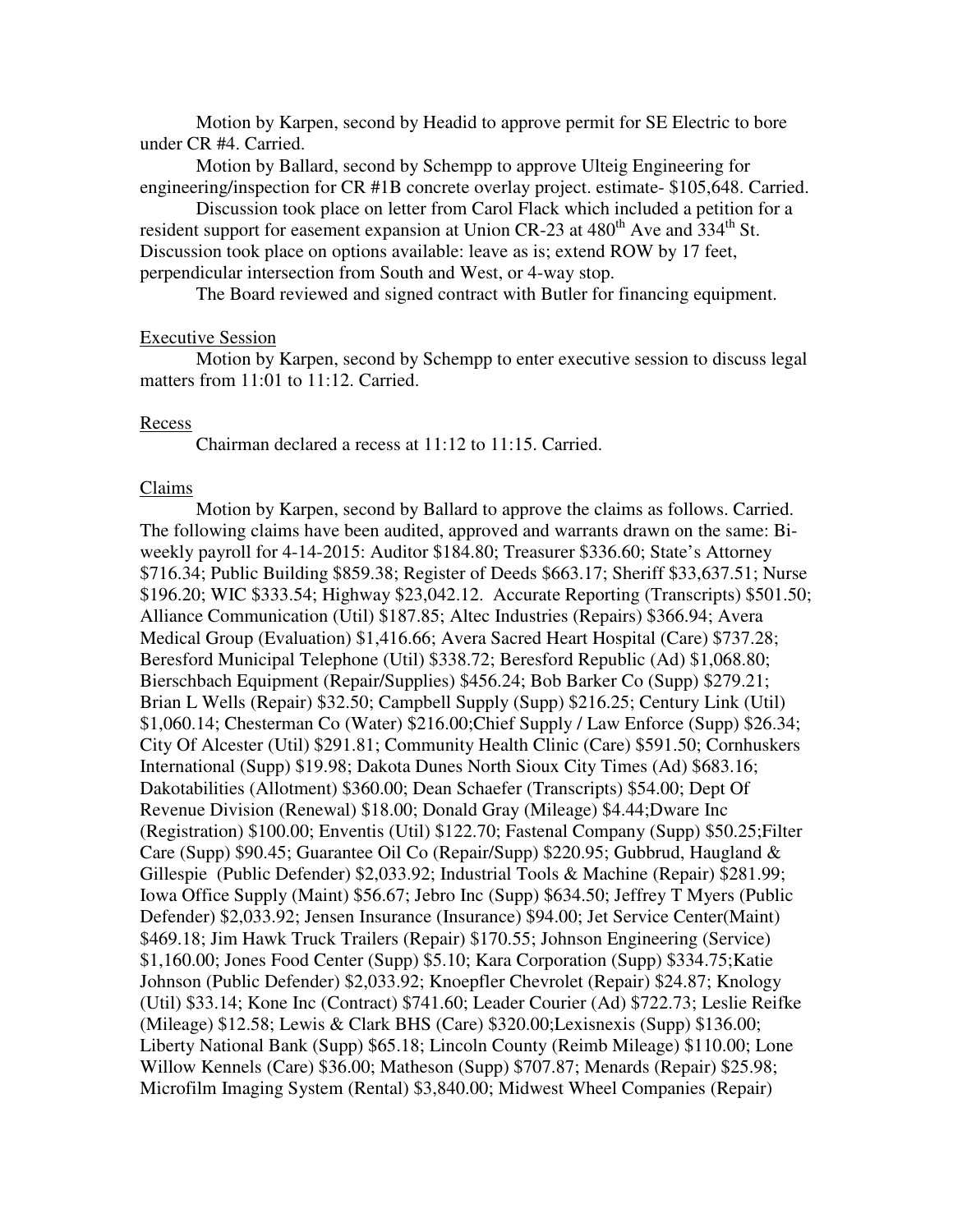\$40.76; Noll Collection Service (Collections) \$173.89; Office Depot (Supp) \$80.04; Office Systems (Maint) \$316.98; Ollies Drive Inn (Jail Meals) \$9,144.75; Pedersen Machine (Maint) \$50.62; Perkins Office Solutions (Maint) \$438.79; Peterson, Stuart, Rumpca & Rasmussen (Public Defender) \$6,101.75; Pharm Chem Inc (Supp) \$100.00; Pioneer Drug (Drugs) \$530.45; Powerplan (Repair) \$964.14; Pyle Automotive (Maint) \$50.00; Quill Corporation (Supp) \$24.80; Randy Ronning (Mileage) \$19.98; Richard Green (Mileage) \$27.38; River Lodge (Lodging) \$57.99; Sam's Club (Supp) \$133.34; SD Dept Of Labor (Unemployment) \$2,580.00; SD State Health Lab (Lab Fees) \$305.00; SD/NE Pls Committee (Supp) \$500.00; SDACC (Clerp) \$3,287.56; Servall Towel & Linen (Towel Service) \$52.21; Sheriff Of Woodbury County (Return) \$4.01; Sioux Falls Two-Way Radio (Maint) \$180.00;Siouxland Grass & Forage (Supp) \$675.00; Southeast Farmers Coop (Repair) \$71.74;Southeastern Electric Coop (Supp) \$19.50; State Flag Account (Supp) \$264.01; State Of South Dakota (Util) \$188.70; Sturdevant's Auto Parts (Repair/Supplies) \$970.59; Super 8 Pierre (Lodging) \$220.00; Supplyworks (Supp) \$156.40; The Pennington County Jail (Transport) \$140.65; Verizon Wireless (Util) \$164.34; Vermillion Ace Hardware (Rental) \$50.00; Warne Chemical & Equipment (Supp) \$946.00; Wilcox Electric (Repair) \$213.72.

# Recess from Commission meeting

 The board recessed as Board of Commissioners at 11:20 a.m. Board of Equalization 2015

 The board of commissioners signed the oaths of office of Equalization. Director of Equalization Steckelberg and appraiser Bousquet present for equalization. DOE Steckelberg presented the corrections:

17.WS2.08.1052. Ronald and Tamara Schreier-owner occupancy should have been on property.

23.GC.07.1022. Paul & Amy Julius-owner occupancy should have been on property. 13.00.14.4005. Gordon Beerman- owner occupancy should have been on property.  $03.02.02.1020 \& 1025$ . James & Doris Conley-owner occupancy should have been on property.

23.GC.28.1023. Wegher Construction-should have received contractor owner occupied. 05.23.01.1070. Todd & Brandy McCauley- owner occupancy should have been on property.

11.00.05.4130. Travis & Emilee Derochie- owner occupancy should have been on property.

Motion by Karpen, second by Headid to approve the corrections as listed. Carried. Motion by Karpen, second by Schempp to approve the corrections on the Massey parcels 14.00.50.4010 and 14.00.50.4000. Parcel 4000 changed from 473,460 to 868,722; Parcel 4010 changed from \$518,982 to \$123,320. Carried.

Motion by Karpen, second by Headid to approve the request for Ag status from Gary & Julie Peterson on 18.00.29.3015. Property meets 2 of the 3 criteria and can be approved for Ag status. Outbuildings will receive a 10,000 exemption and the land changed value from 43,757 to 50,771 for a change of 847,712 to 844,726. Motion carried.

Appeals: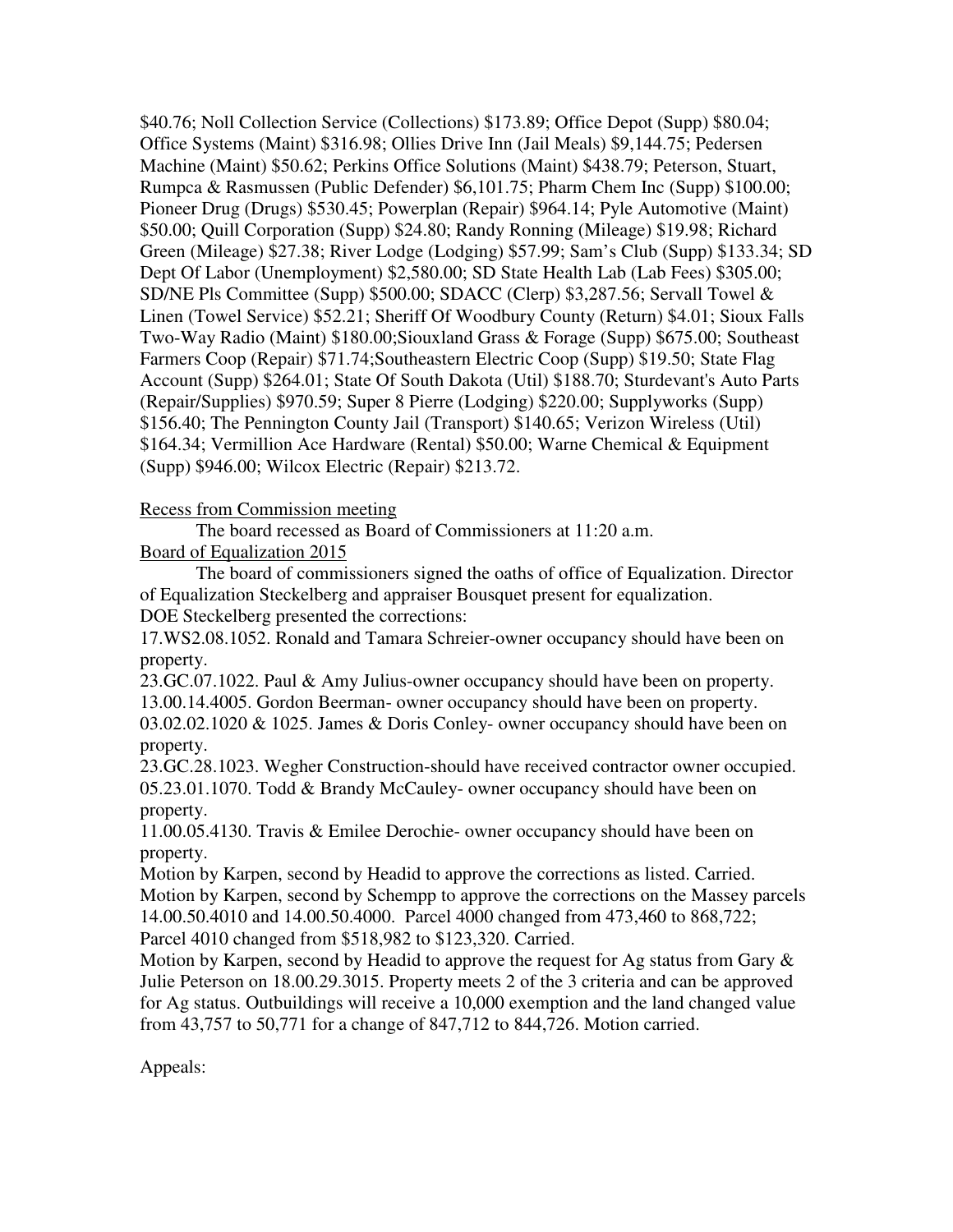2015-01. 23.GC.19.1004 Carla Granstrom. Dakota Dunes. Appeal- assessed value higher than comparable neighborhood values. DOE recommended changing the house value from 208,865 to 204, 281. Motion by Karpen, second by Ballard to set at Assessor's recommendation. Carried.

## Exempt Properties

 Motion by Karpen, second by Headid to approve the tax exempt report presented by DOE Steckelberg: Veteran Exemption - \$1,371,047; Paraplegic Veteran Exemption- \$457,557; Elderly & Disability Freeze- \$1,298,096; Renewable Energy- \$1,696,260. Total- \$4,822,960. Motion carried.

2015-02. 22.00.15.2005 Blue Moon Holding LLC. Richland Township. Appealfarmhouse in significant disrepair. DOE recommended changing the value on the house from 46,144 to 10,000. Motion by Ballard, second by Schempp to set house value at Assessor's recommended value. Carried.

### New Exemptions

 Motion by Karpen, second by Ballard to approve the new exemptions as follows. Carried.

| PARCEL#        | <b>EXEMPT TAX PAYER</b>                | <b>TYPE</b>   | $\frac{q}{\varrho}$ |
|----------------|----------------------------------------|---------------|---------------------|
| 01.01.19.1025  | Union County Health Foundation         | <b>UCHF</b>   | 100                 |
| 01.01.19.1050  | Alcester Health Services.              | <b>UCHF</b>   | 100                 |
| 03.07.24.1040  | <b>Union County Historical Society</b> | <b>UCHIS</b>  | 100                 |
| 03.07.24.1045  | <b>Union County Historical Society</b> | <b>UCHIS</b>  | 100                 |
| 03.10.06.1020  | Elk Point Investments LLP              | <b>ELKPTI</b> | 100                 |
| 14.00.24.1005  | <b>Elmwood Cemetery Assoc</b>          | <b>CEMTRY</b> | 100                 |
| 23.GC.24.TR002 | Willows Homeowner's Assoc              | <b>ASSOC</b>  | 100                 |
| 23.WL.01.TR00A | Willows Homeowner's Assoc              | <b>ASSOC</b>  | 100                 |
| 23.WL.01.TR00B | Willows Homeowner's Assoc              | <b>ASSOC</b>  | 100                 |
| 23.WL.02.TR00A | Willows Homeowner's Assoc              | <b>ASSOC</b>  | 100                 |
| 23.WL.02.TR00B | Willows Homeowner's Assoc              | <b>ASSOC</b>  | 100                 |
| 23.WL.22.TR00A | Willows Homeowner's Assoc              | <b>ASSOC</b>  | 100                 |
| 23.WL.23.1001  | Willows Homeowner's Assoc              | <b>ASSOC</b>  | 100                 |
| 23.WL.23.1002  | Willows Homeowner's Assoc              | <b>ASSOC</b>  | 100                 |
| 23.WL.50.TR00A | Willows Homeowner's Assoc              | <b>ASSOC</b>  | 100                 |
| 23.WL.50.TR03A | Willows Homeowner's Assoc              | <b>ASSOC</b>  | 100                 |
| 23.WL.60.TR00A | Willows Homeowner's Assoc              | <b>ASSOC</b>  | 100                 |
| 23.WL.60.TR00B | Willows Homeowner's Assoc              | <b>ASSOC</b>  | 100                 |
| 23.WL.60.TR00C | Willows Homeowner's Assoc              | <b>ASSOC</b>  | 100                 |
| 23.WL.70.TR00A | Willows Homeowner's Assoc              | <b>ASSOC</b>  | 100                 |

### **2015 NEW APPLICATION FOR TAX EXEMPTION**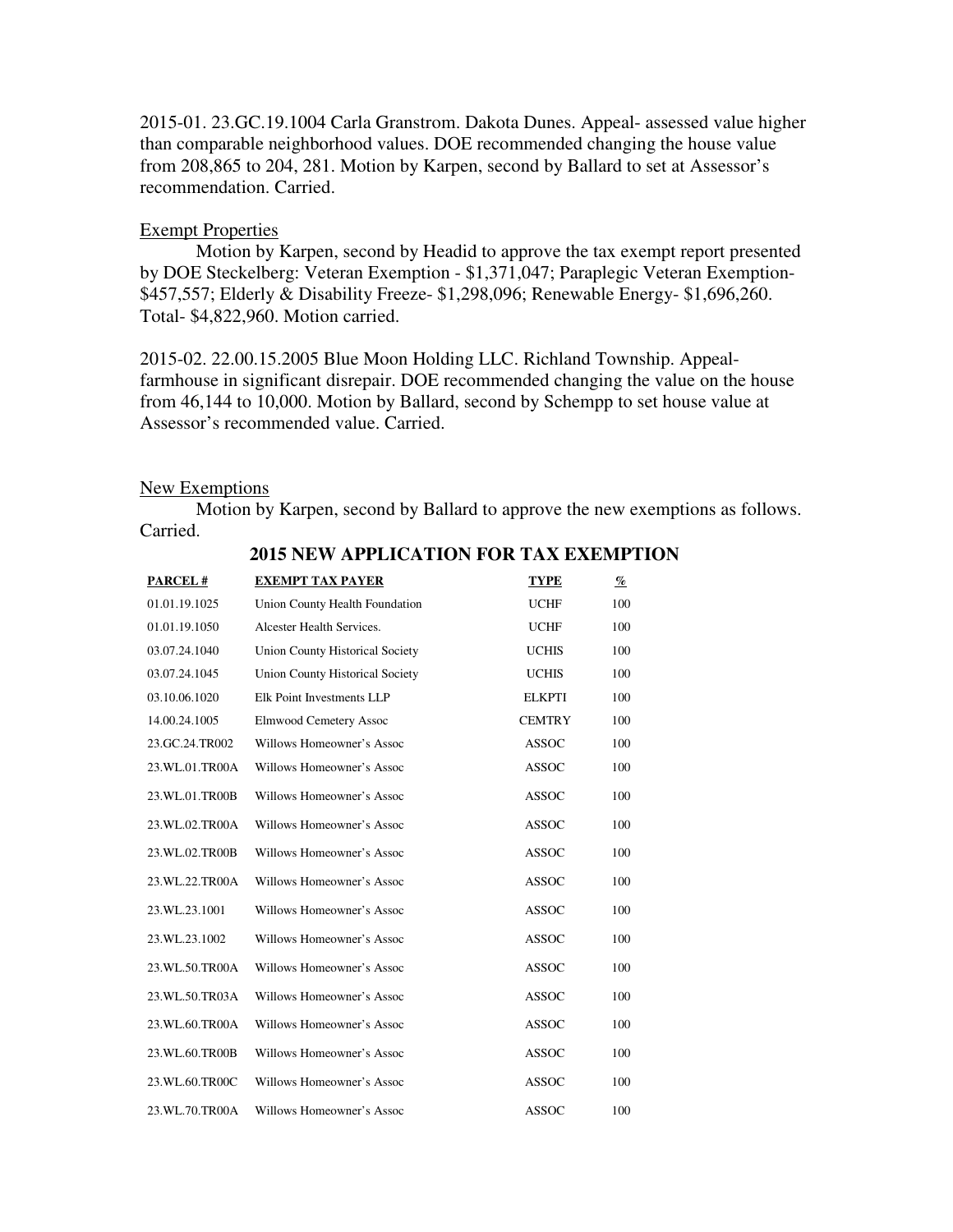| 23 WL 72 TR00B | Willows Homeowner's Assoc                | ASSOC. | 100 |
|----------------|------------------------------------------|--------|-----|
|                | 23.WL.73.TR00C Willows Homeowner's Assoc | ASSOC. | 100 |
|                | 23.WL.41.TR00A Willows Homeowner's Assoc | ASSOC. | 100 |

2015-03. 15.00.16.2010. Randall Goddard. Elk Point Twp. Appeal- Discrepancy in pricing or values. DOE recommends changing the NAC1 9,000 to 4,000. Motion by Karpen, second by Schempp to set at Assessor's recommended value. Carried. 2015-04. 23.GC.05.1044. Donald and Susan Schulze. Dakota Dunes. Appeal-number of plumbing fixtures, screened in patio, garage – comp up the streeet. DOE recommends changing the house value from 348,768 to 348,635. Motion by Ballard, second by Schempp to set at Assessor's recommendation. Carried.

2015-05. 23.MD.01.1033. Tim and Jodi Ryan. Dakota Dunes. Appeal-purchase price was \$185,000. Assessor recommends changing value of house from 183,319 to 183,080. Motion by Headid, second by Schempp to set at Assessor's recommendation. Carried. 2015-06. 23.GC.10.1022. Nicholas Roth. Dakota Dunes. Angie Schneiderman present for appellant-asking for 615,000 for entire property. Asking to reduce to accommodate incremental lesser value of the lot- corner lot. Verbally asking for change in the land. Assessor recommended house at 500,416- lot value is 139,260. Motion by Karpen, second by Headid to set the land at 135,000 and house value stay at 500,416. Motion carried.

2015-07.23.GC.13.1007. Timothy Ward. Dakota Dunes. Timothy Ward present. Appealflood of 2011 and low elevations. Assessor recommends 77,380 for land; 359,214 for house. Ward commented on the timing of the increase – 100,000 flood expenses, river view diminished. Motion by Karpen, second by Schempp to change the land value from 77,380 to 75,000. Motion carried.

2015-08. 23.MD.06.1012. Michael Winkler. Dakota Dunes. Assessor recommends changing the value of the house from 232,563 to 232,040. Motion by Karpen, second by Ballard to set at the Assessor's recommended value of 232,040. Carried.

2015-09. 23.GC.05.1026. James and Daphne Redmond. Dakota Dunes. James Redmond present for appeal. Redmond stated house is 20 years old and needs a new roof. Redmond presented a letter to the DOE with a list of comparables. DOE explained that she couldn't use the new sales because the cut-off was November 1 for sales ratio comparables. Comparables should be those on the golf course. Assessor recommends 70,567 on land and 394,246 on the house. Appellant is asking for 279,433 on the house. Motion by Headid, second by Karpen to lower the house value to 380,246 and leave land value the same. Carried.

2015-10. 23.GC.15.1018 Greg and Paula Parham. Dakota Dunes. Parhams were present for appeal. DOE explained that the value did not have basement finish until the 2015 revaluation. Assessor recommends 347,271 on the house value. Parham had an appraisal showing 339,928 for the house. Motion by Karpen, second by Schempp to value house at 339,928 and land remain at 49,450. Carried.

2015-11. 23.GC.18.1013. Janice and Michael Brady. Dakota Dunes. Bradys present for appeal. Appraisers told Brady that if they sold the property, they could expect 440,000 to 450,000. Thought the land value was high using the comparables. Assessor recommended